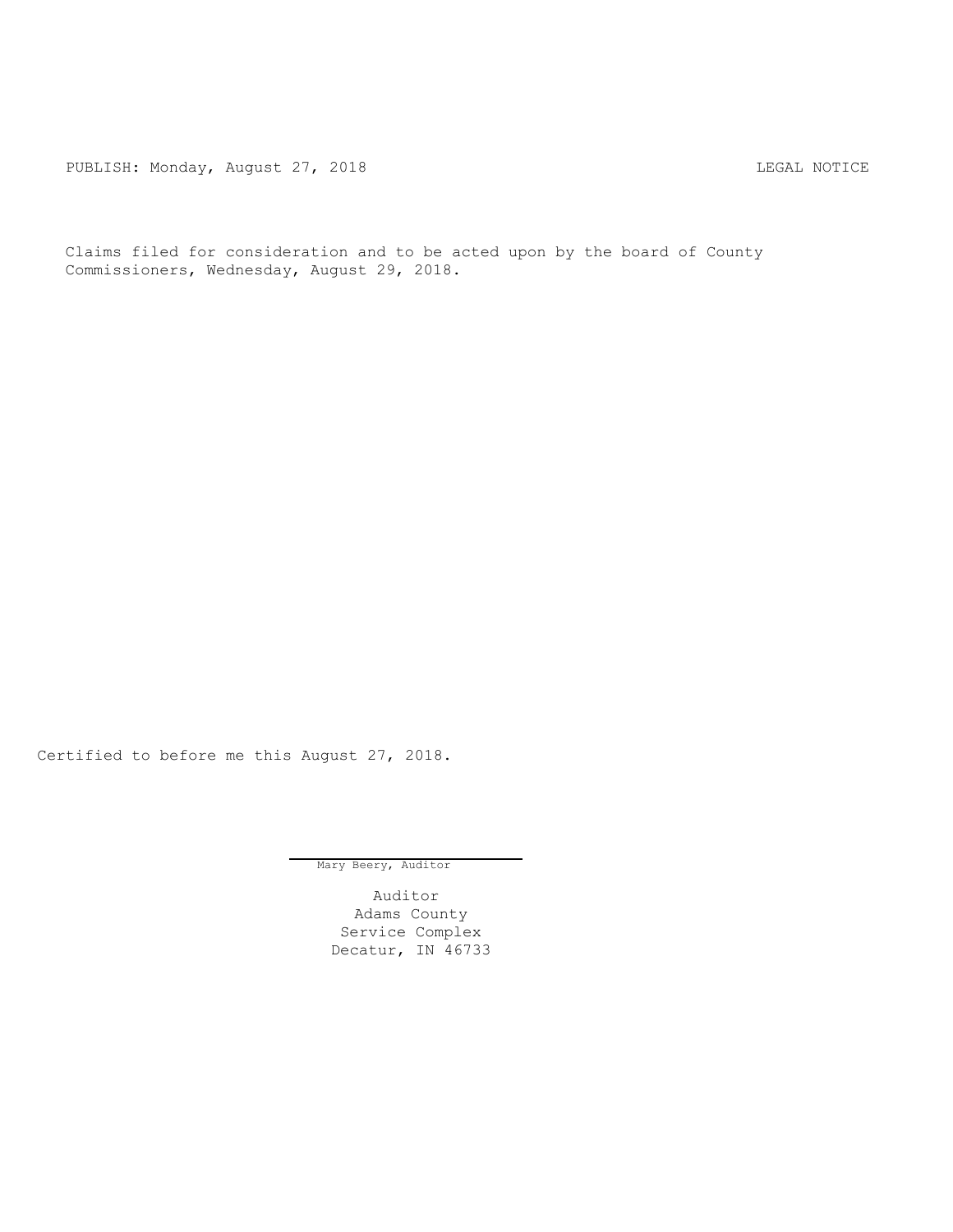

## **Claims Docket for Newspaper Adams County, Indiana**

## For Period: **8/2/2018** to **8/15/2018**

*313 W. Jefferson St. Decatur, IN 46733 (219) 724-2600*

## Date Claims to be Paid: **8/29/2018**

| <b>Vendor</b>                     | Amount     | Vendor                                  | Amount     |
|-----------------------------------|------------|-----------------------------------------|------------|
| Adams Memorial Hospital           | 8,206.67   | Arnold Lumber Co., Inc.                 | 50.29      |
| Berne Ready Mix                   | 201.45     | <b>Berne Police Department</b>          | 44.00      |
| Suburban Propane LP               | 220.00     | Brateman's, Inc.                        | 1,941.00   |
| Chet's Pest Control               | 90.00      | Cintas Location #338                    | 435.49     |
| City Of Decatur                   | 1,067.07   | <b>Complete Printing Service</b>        | 120.00     |
| Decatur Daily Democrat            | 99.08      | Decatur Police Department               | 164.00     |
| Decatur Postmaster                | 190.00     | Everett Refrigeration & Electric        | 2,629.59   |
| Fleming Excavating, Inc.          | 87,413.58  | Geneva Police Department                | 32.00      |
| Gordon Food Service               | 3,737.25   | Grimm's Auto                            | 539.84     |
| <b>KJB</b> Enterprises            | 293.48     | Heller Nursery                          | 60.00      |
| Hilty Engine Service              | 226.73     | I.C.O. Training Fund                    | 8.00       |
| Landis & Sons Drainage            | 1,901.50   | Lehman Feed Mill                        | 491.51     |
| Mind's Eye Graphics               | 775.32     | Monroe Water Department                 | 127.85     |
| Patrick R Miller                  | 26.00      | Portland Motor Parts, Inc               | 230.41     |
| Quill Corporation                 | 102.03     | Rhonda L. McIntosh                      | 12.32      |
| Shifferly Dodge                   | 571.05     | Stone-Street Quarries, Inc.             | 231.08     |
| Top Supply Company LLP            | 193.92     | Town Of Monroe                          | 92.00      |
| Treasurer of Adams County         | 247,778.16 | Two Brothers Generator Sales & Services | 253.88     |
| Wemhoff Land Surveying, Inc       | 500.00     | West Payment Center                     | 925.72     |
| Miller, Burry & Brown, P.C.       | 13,646.65  | Adams County Automotive Supply, Inc.    | 827.23     |
| Jay County REMC                   | 43.95      | Purdue University                       | 1,054.24   |
| Waste Management                  | 608.43     | B Secure Alarm Systems, Inc.            | 537.00     |
| Pioneer Mfg. Co.                  | 2,186.00   | Mary Beery                              | 61.60      |
| Tri County Excavating             | 3,305.00   | Northern Indiana Clerk's Association    | 80.00      |
| Chad W. Sprunger                  | 935.41     | Best-One of Monroe                      | 892.95     |
| <b>Expert Transmission</b>        | 2,448.49   | Harvest Land Co-op                      | 10,441.09  |
| Koorsen Fire and Security, Inc.   | 1,977.05   | Adams County Truck Repair, Inc.         | 594.89     |
| <b>Missy Smitley</b>              | 125.97     | <b>Fastenal Company</b>                 | 287.96     |
| Thomas R Krueckeberg              | 113.83     | <b>Stamp Fulfillment Services</b>       | 905.70     |
| ERS Wireless Communications       | 2,384.70   | Southeastern Equipment Company Inc      | 4,212.64   |
| Troyer's Market LLC               | 2,880.97   | Clinical & Forensic Psychological Ser.  | 800.00     |
| Harris Computer Systems           | 14,324.84  | Barnes & Thornburg                      | 1,193.50   |
| Alpine Falls, Inc.                | 42.44      | Deborah A. Schantz                      | 545.40     |
| Indiana Vital Records Association | 185.00     | <b>Stationair's Express</b>             | 263.87     |
| Karla Marbach                     | 18.78      | Petro Reporting Service, Inc.           | 511.70     |
| <b>Clark Power Services</b>       | 900.00     | FlexPAC                                 | 1,871.98   |
| Decatur Ace Hardware              | 96.91      | K-Tech Specialty Coatings Inc.          | 298,343.07 |
| First Response                    | 472.76     | O'Reilly Auto Parts                     | 107.64     |
| Brenda Alexander                  | 101.20     | Trevor Callahan                         | 95.23      |
| Corrisoft                         | 2,322.65   | Central Customer Charges                | 204.45     |
| Attenti US Inc                    | 10,234.00  | Cxtec                                   | 788.40     |
| Indigital Telecom                 | 4,313.82   | Priority Engineering, LLC               | 126.36     |
| New Holland Tri-County            | 201.00     | <b>Advance Auto Parts</b>               | 9.49       |
| <b>Bryant Combine Parts</b>       | 158.17     | MacAllister Machinery Company           | 474.57     |
| John Deere Financial              | 337.60     | Indiana Fire Chief's Association        | 1,680.00   |
| Walsh Signs and Design            | 393.00     | Perry ProTech                           | 1,265.56   |
| Snap-On Tools                     | 71.75      | AccessLine Communications               | 206.78     |
| Kenric Gould                      | 37.00      | RR Donnelley                            | 104.23     |
|                                   |            |                                         |            |